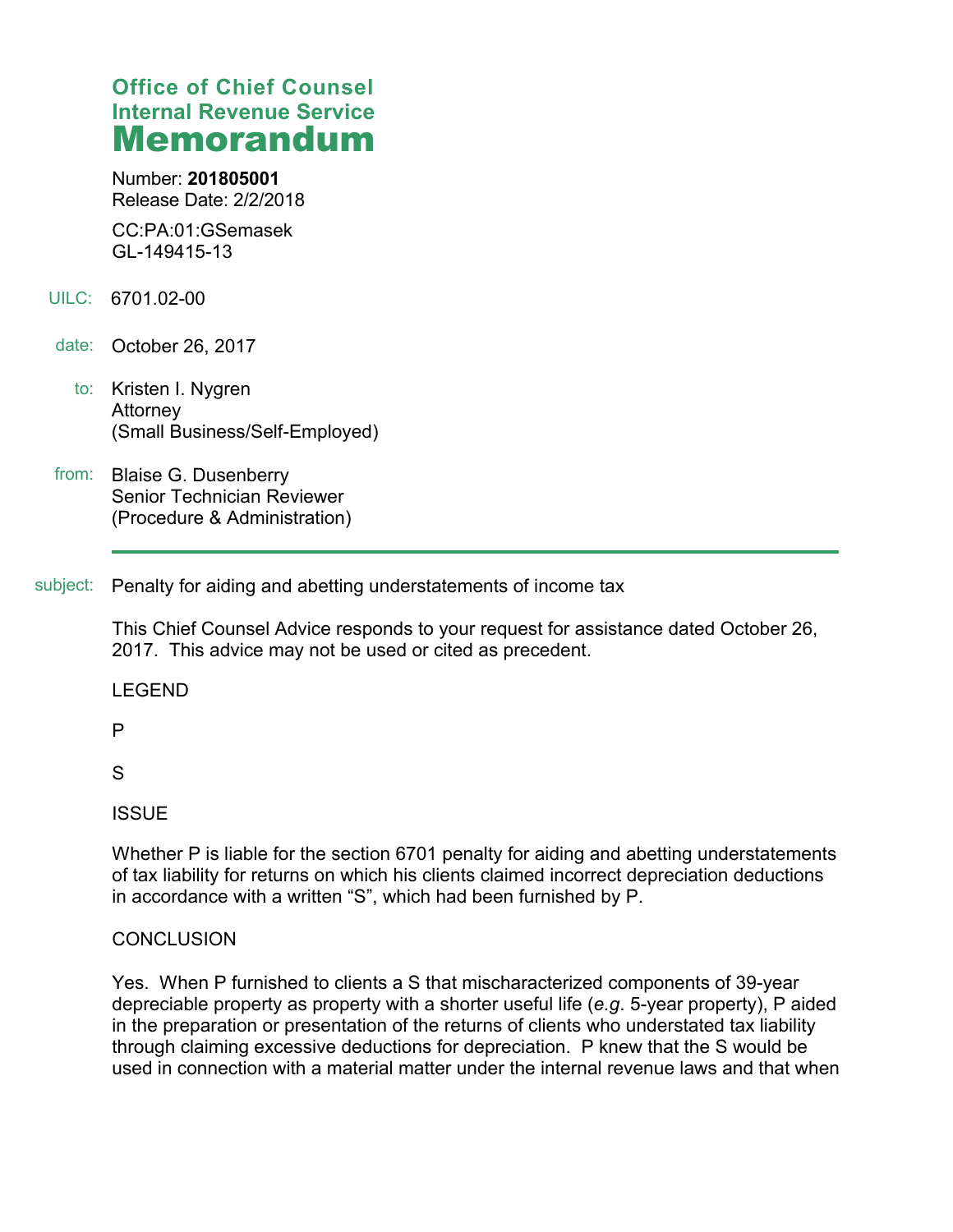his client relied upon such study to claim a depreciation deduction this would result in the client understating tax liability. Consequently, there is a \$1,000 penalty for each client's return that understated tax liability by virtue of claiming excessive depreciation deductions based on the S.

## FACTS

P is a tax consultant-engineer who furnishes an analysis of a taxpayer's assets in order to determine the classification of articles of property for purposes of depreciation deductions. For a fee, P analyzes a taxpayer's assets and prepares a S, which is aimed at identifying assets among a taxpayer's property that could be classified as tangible personal property and other tangible property (I.R.C. section 1245 Property) and land improvements. The S re-characterizes components of 39-year depreciable property (e.g. a building) to 5-year, 7-year, or 15-year depreciable property.<sup>1</sup> The result of the S, which P specially prepares based on the particular types of assets owned or used by the taxpayer, details the cost of each component of a building, new or otherwise, and the number of years it can be depreciated on the taxpayer's returns. P does not prepare returns or furnish the IRS with copies of the S. Rather, P furnishes the completed S to his clients, who use them in preparing Forms 1040 or Forms 1120.

The IRS determined that the S incorrectly reclassifies property in order to accelerate or "front-load" depreciation deductions during the first 5 years the property is placed in service, thereby creating larger tax losses for P's clients. The IRS considers the portions of the S categorizing certain structural components as 5- year property to be the most egregious misrepresentations concerning the classification of property for tax purposes. You requested our views on whether P is liable for a \$1,000 penalty for each taxpayer's return upon which an excessive depreciation deduction was claimed as a consequence of following the conclusions in the S.

### LAW AND ANALYSIS

Section 6701 imposes a penalty on a person who aids or abets another person in the understatement of that person's tax liability. It states:

### Any person—

(1) who aids or assists in, procures, or advises with respect to, the preparation or presentation of any portion of a return, affidavit, claim or other document, (2) who knows (or has reason to believe) that such portion will be used in connection with any material matter arising under the internal revenue laws, and

(3) who knows that such portion (if so used) would result in an understatement of the liability for tax of another person,

<sup>————————————————————&</sup>lt;br><sup>1</sup> Section 168(e) includes classifications of property for purposes of determining depreciation deductions.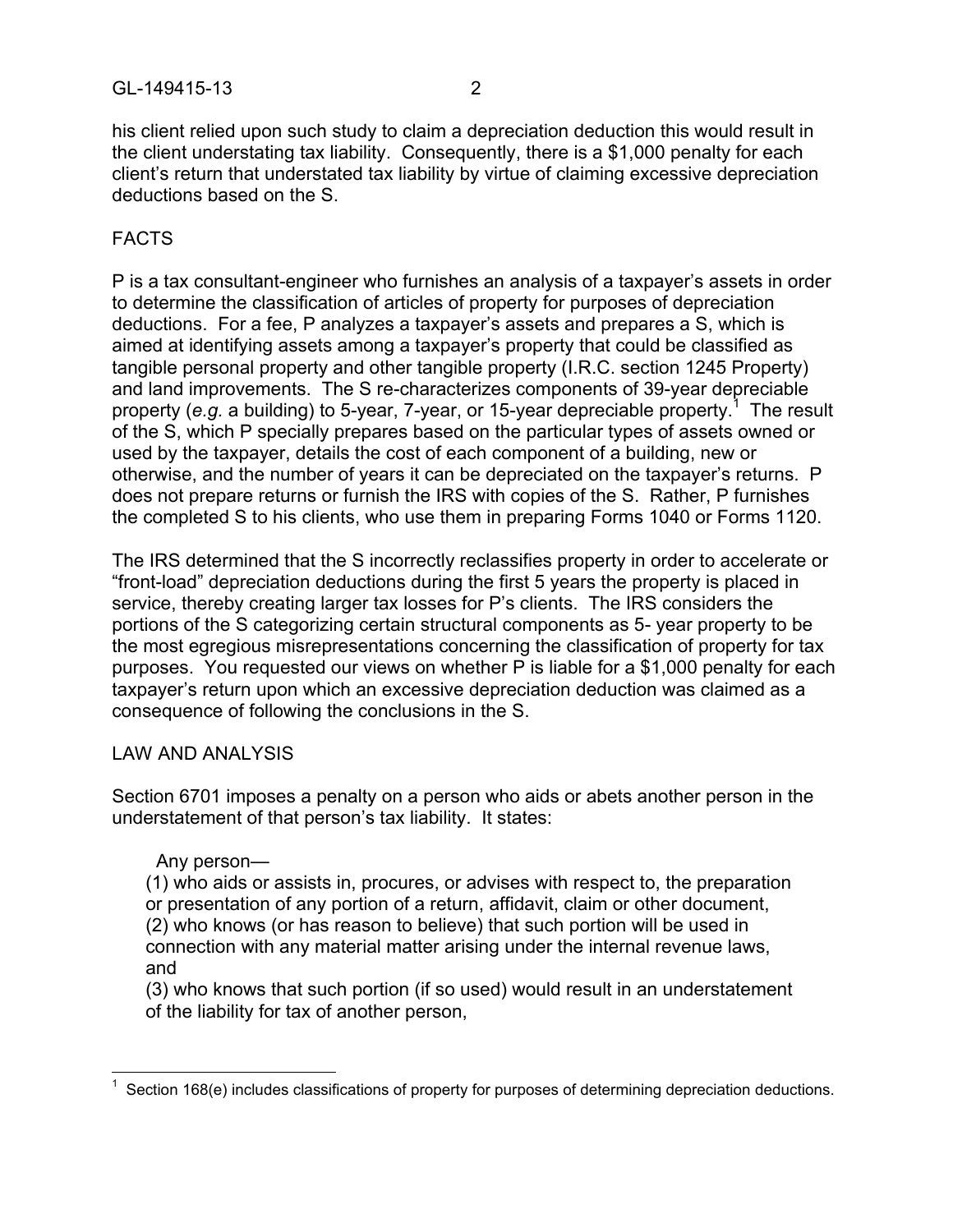shall pay a penalty with respect to each such document in the amount determined under subsection (b).

The penalty amount under subsection (b) is \$1,000 and, if the return, affidavit, claim or other document pertains to the tax liability of corporation, the amount is \$10,000. The extent to which a person may be liable for the penalty is limited by section 6701(b)(3), which reads:

... If any person is subject to a penalty under subsection (a) with respect to any document relating to any taxpayer for any taxable period (or where there is no taxable period, any taxable event), such person shall not be subject to a penalty under subsection (a) with respect to any other document relating to such taxpayer for such taxable period (or event).

The structure of section 6701 requires the Service to identify what documents the person liable for the penalty helped prepare or present, and which also meet the criteria set out in section 6701(a)(2) and (3). Mitchell v. United States, 977 F.2d 1318, 1321-22  $(9<sup>th</sup>$  Cir. 1992). Section 6701(a)(1) requires that the person or entity to be penalized must "aid[] or assist[] in, procure[], or advise[] with respect to the preparation or presentation of any portion of a return, affidavit, claim or other document." Mitchell, 977 F.2d at 1322. The penalty for aiding and abetting an understatement of tax liability is imposed with respect to each document identified in section 6701(a)(1) that further meets the criteria under paragraphs (2) and (3) of subsection (a). Mitchell, 977 F.2d at 1322; Berger v. United States*,* 1997 U.S. Dist. LEXIS 6297, 19 (D. Conn. 1997) (". . . the statute plainly imposes a penalty as to each document through which the plaintiff aided or assisted in the understatement of a tax liability.").

## *S*

 $\overline{a}$ 

The written S satisfy the elements of a section 6701 penalty. P prepared and furnished to each of his clients a detailed S. Consequently, the S fall within the requirements of section 6701(a)(1). The S also meet the criteria of section 6701(a)(2) and (3);P knew that they would be used in connection with the preparation of individual and corporate tax returns. Thus, P knew or had reason to believe that his clients, both individual and corporate taxpayers, would use the S as guidance in claiming depreciation deductions on returns, a material matter under the internal revenue laws, and that the S would (if so used) result in understatements of tax liability of other persons. Thus, each S is a document that supports a penalty in an amount determined under section 6701(b). To the extent the S related to the tax liability of a corporation, the penalty amount is \$10,000 per S furnished. For S furnished to taxpayers other than corporations, the penalty equals \$1,000 per S furnished. I.R.C.  $\S$  6701(b)(1).<sup>2</sup>

<sup>&</sup>lt;sup>2</sup> Note that the Service would also need to comply with section 6751(b)(1) before assessing the section 6701 penalty. The immediate supervisor of the revenue agent who initially recommended pursuing the penalty would need to approve the penalty in writing.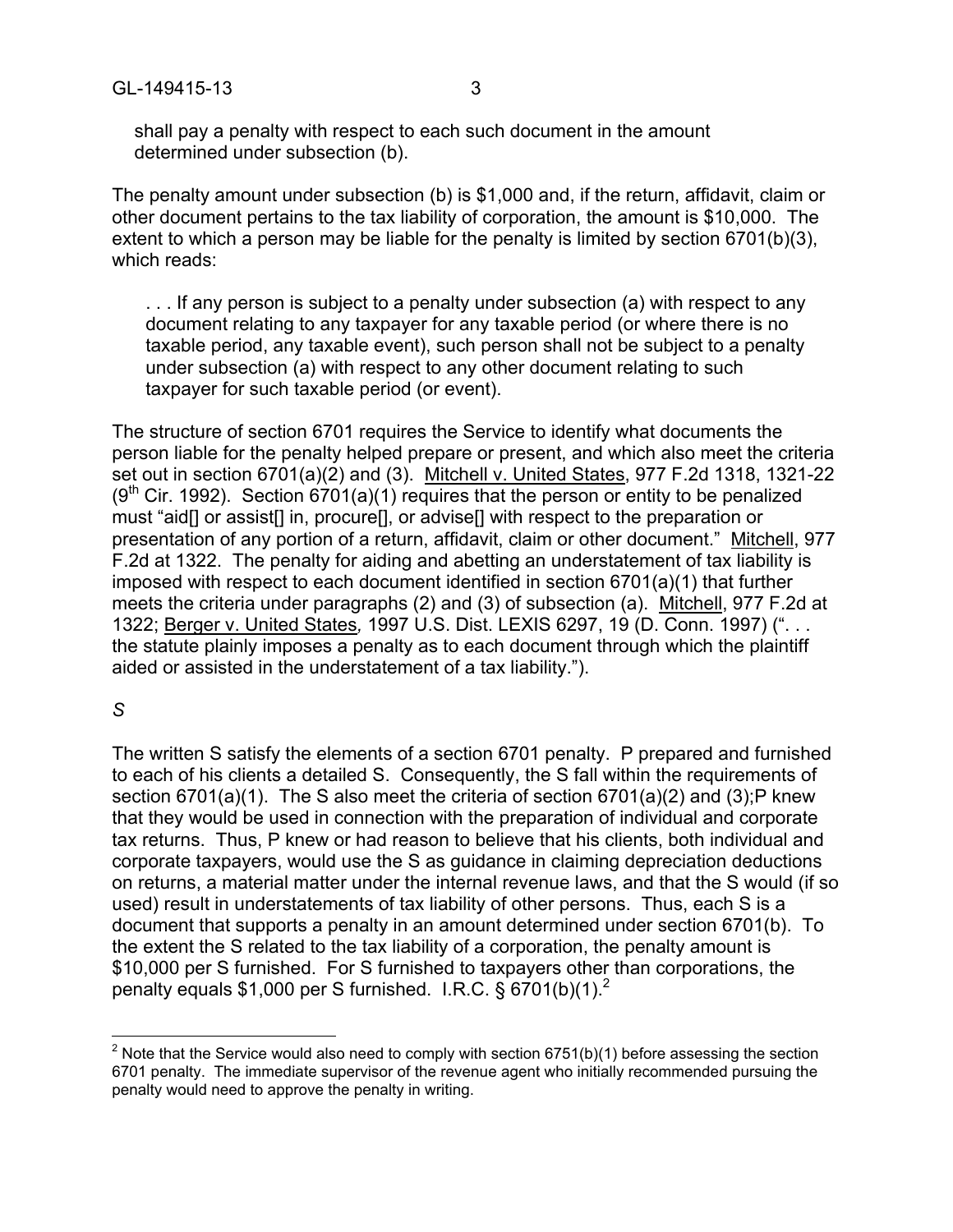$\overline{a}$ 

#### *Returns of Individuals and Corporations*

You also asked whether P is liable for a \$1,000 penalty for each of the five years a client used the S to prepare his tax return and claim an excessive depreciation deduction. This raises the question of whether P aided or assisted in the preparation or presentation of his client's tax returns. Each of P's clients had to file a Form 1040 or 1120 with the IRS in order to claim a deduction for depreciation.<sup>3</sup> P aided or assisted in the preparation of each individual or corporate tax return upon which a client claimed a depreciation deduction in an incorrect amount by virtue of misclassifying personal or real property in accordance with the S. The purpose behind P's review, analysis and classification of a client's articles of property was to assist his client in preparing and filing a tax return that included a depreciation deduction exceeding the allowable amount under the Code and thereby understating taxable income. By furnishing a S to a client that classified certain real property as personal property, with purported useful life of only 5 years, P aided or assisted his clients in the preparation of incorrect returns for 5 different tax periods. As a result, he is liable for one penalty for each of the years for which a return was filed with the IRS claiming an excessive deduction for depreciation. In regard to P's individual clients, the penalty on P would be \$5,000 (\$1,000 for each of the 5 understatements reflected in 5 separate tax returns) and for corporate clients the penalty is \$10,000 per return.

These facts are analogous to those in Mitchell, in which a tax shelter organizer reviewed and signed tax returns for an S corporation and K-1 forms for each of the shareholders which showed their purported shares of deductions and credits. Although Mitchell clearly aided in the preparation or presentation of the S corporation returns, the court found that section 6701(a)(1) was satisfied with respect to other documents as well.

Mitchell's aiding also pertains to portions of all 34 investors' individual tax returns, because each investor incorporates the tax information contained on the Form K-1 supplied by Mitchell into his or her U.S. individual tax returns. Thus, Mitchell aided in the preparation or presentation of documents that relate to the returns of 35 persons.

Mitchell, 977 F.2d at 1322. Just like the investors in Mitchell, every client of P incorporated onto his or its tax return a claim for a depreciation deduction that was directly tied to the misclassified property included in the S. P aided in the preparation or presentation of the tax returns of his clients.

 $3$  An individual taxpayer receiving net profits (loss) from a trade or business can claim a deduction for depreciation on Schedule C, and a taxpayer who receives net rental income may claim a depreciation deduction on Schedule E. 2016 Form 1040, Schedule C, part II, line13; Schedule E, line 18. The returns of corporate taxpayers include spaces upon which the taxpayer can claim depreciation deduction. 2016 U.S. Corporation Income Tax Return (Form 1120), line 20; 2016 U.S. Income Tax Return for an S Corporation (Form 1120S), line14.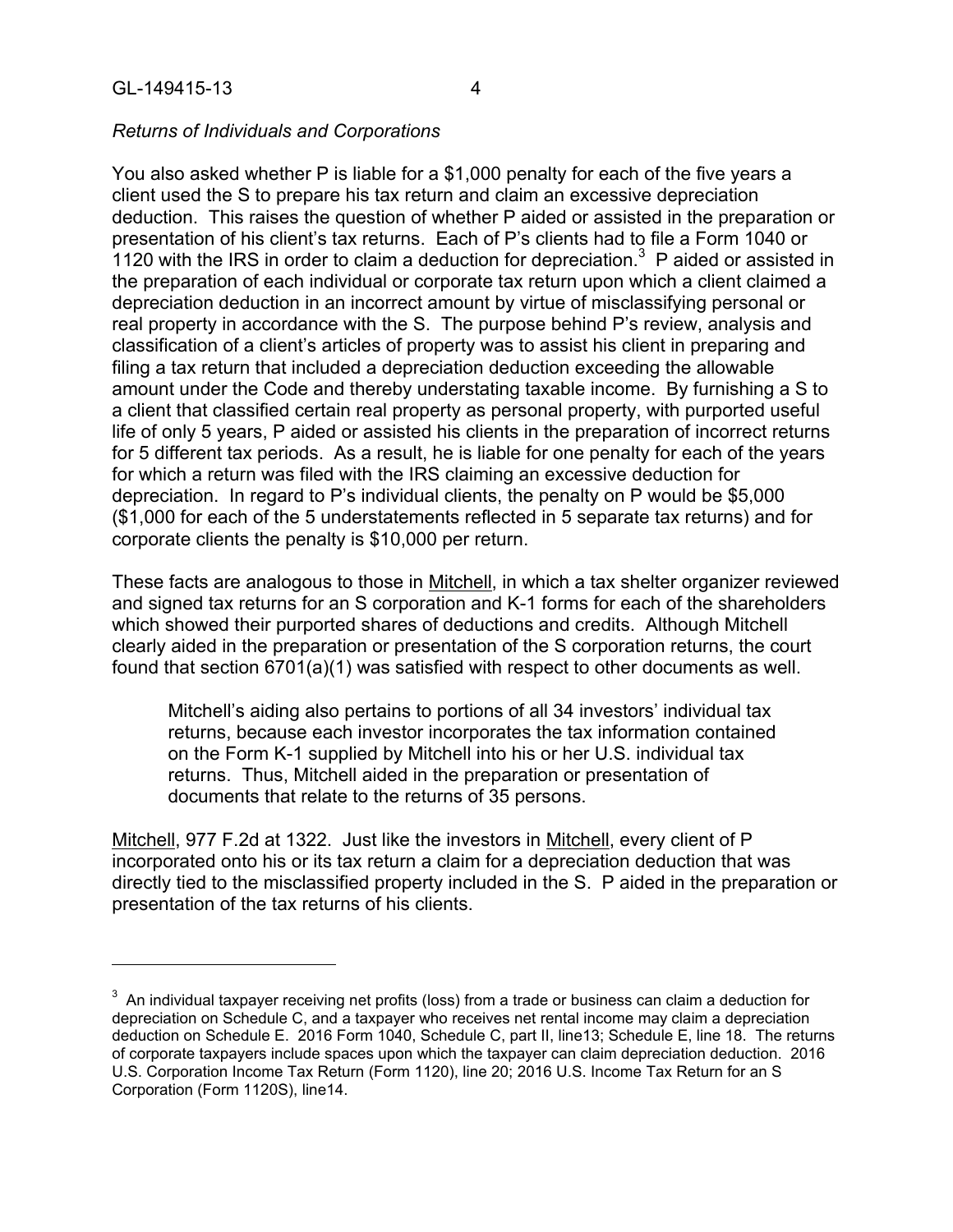The opinion in Berger v. United States, supra, is distinguishable from the present case. In Berger, the government sought to impose a penalty under section 6701 based solely upon the plaintiff's filing of false Forms 5300, "Application for Determination for

Employee Benefit Plan" with the IRS. Each form related to a separate corporation that claimed tax benefits for more than one year in reliance on a false Form 5300. The court held that the section 6701 penalty was limited by the number of false Forms 5300 prepared and was not calculated by the number of tax years affected. Berger, 1997 U.S. Dist. LEXIS 6297, at 20. That case is distinguishable from P's conduct because the government did not argue in Berger that the plaintiff had aided or assisted with respect to the preparation or presentation of the corporate returns that claimed tax benefits in reliance on the Forms 5300. "[T]he conduct allegedly warranting imposition of a section 6701 penalty was the plaintiff's alleged falsification of the forms 5300." Id*.*

You also raised the question of whether section 6701(b)(3), quoted above, applies to the facts presented here. That provision precludes the IRS from imposing separate section 6701 penalties for multiple documents in the same year involving the same taxpayer. Mattingly v. United States, 924 F.2d 785, 792-93 (8<sup>th</sup> Cir. 1991). The Court of Appeals for the Eighth Circuit ruled that an individual who prepared 46 returns for taxable year 1983 with understatements of tax attributable to non-allowable investment tax credits was subject to the section 6701 penalty on each of the returns, but not for the 8 carry-over returns prepared for subsequent tax years. Id. at 793. In Emanuel v. United States, 705 F.Supp. 434 (N.D. Ill. 1989) the IRS assessed a section 6701 penalty against an individual for each return he prepared for taxable year 1982 containing an incorrect investment tax credit, and also one or more penalties for every application for tentative refund (Form 1045) filed on behalf a client for an earlier or subsequent tax year. $4$  The district court held that the IRS violated section 6701(b)(3) by imposing additional penalties based on the Forms 1045 because they "related to" the year 1982. 705 F.Supp. at 438.

Here, because the tax returns and relevant schedules of P's clients do not claim credits or deductions that are carried over from a previous taxable year, neither Emanuel nor Mattingly controls. The above interpretation is also consistent with section 6701(b)(3) because P will not be subjected to multiple penalties for a given client for a single taxable period.

The legislative history to section 6701 states that the penalty was intended to apply as a civil counterpart to the criminal penalty on aiding or assisting in the preparation or presentation of false or fraudulent returns or other documents. S. Rep. No. 97-494, at 1022 (1982). Section 7206(2) is the criminal penalty applicable to a person who willfully "aids or assists in, or procures, counsels, or advises the preparation or presentation . . . of a return, affidavit, claim, or other document . . . ." This language is virtually the same as in section 6701(a)(1). Courts have applied the criminal penalty to all participants in a

 4 The preparer filed the Forms 1045 for those of his clients who did not use up entirely the purported investment tax credit in year 1982.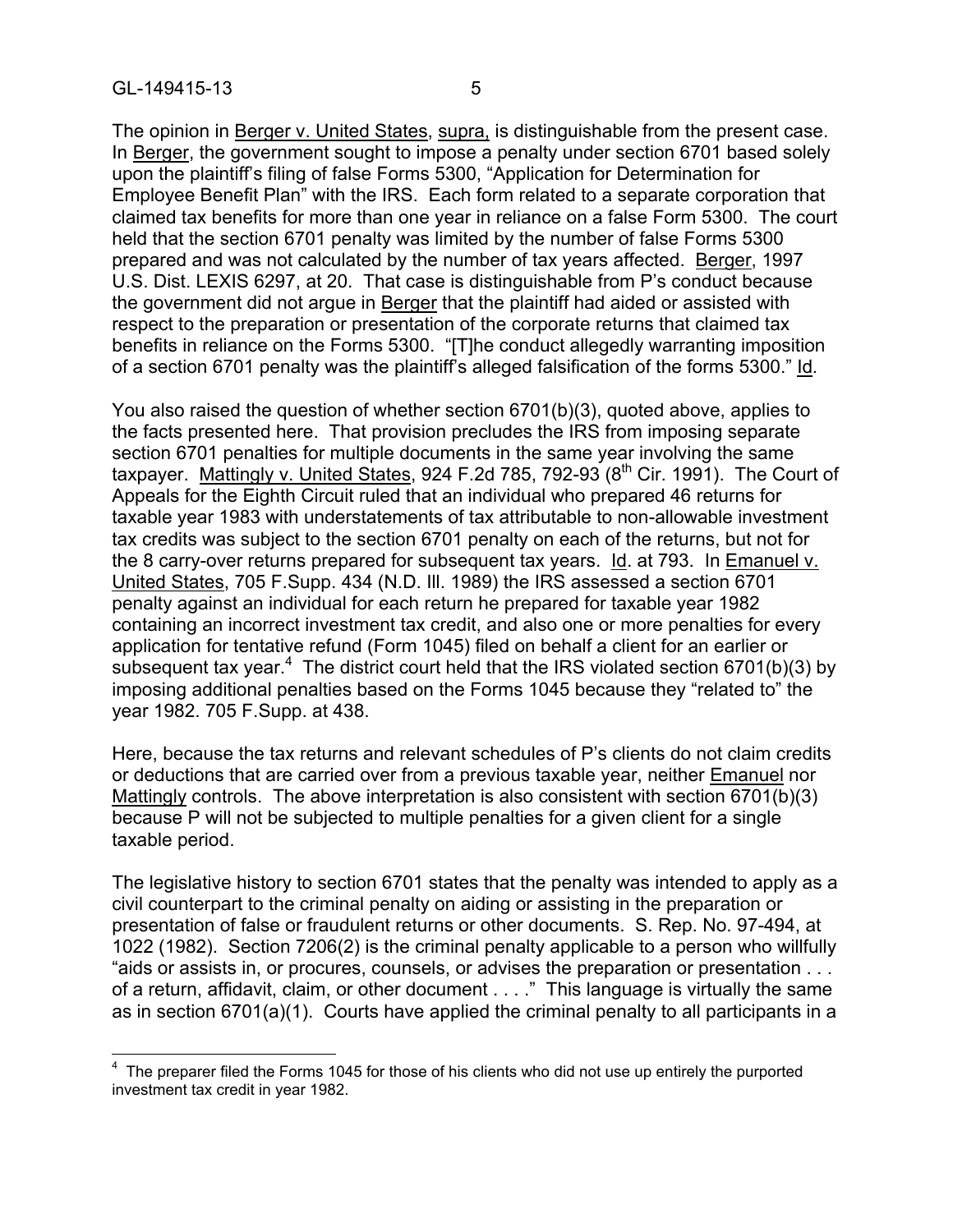scheme which results in the filing of a false return, whether or not those parties actually prepare it. United States v. Hooks*,* 848 F.2d 785, 791 (7th Cir. 1988). Likewise, section 6701 is the civil counterpart applicable to P in connection with furnishing the S to his clients and for assisting in the preparation of tax returns reflecting understatements of tax.

CASE DEVELOPMENT, HAZARDS AND OTHER CONSIDERATIONS